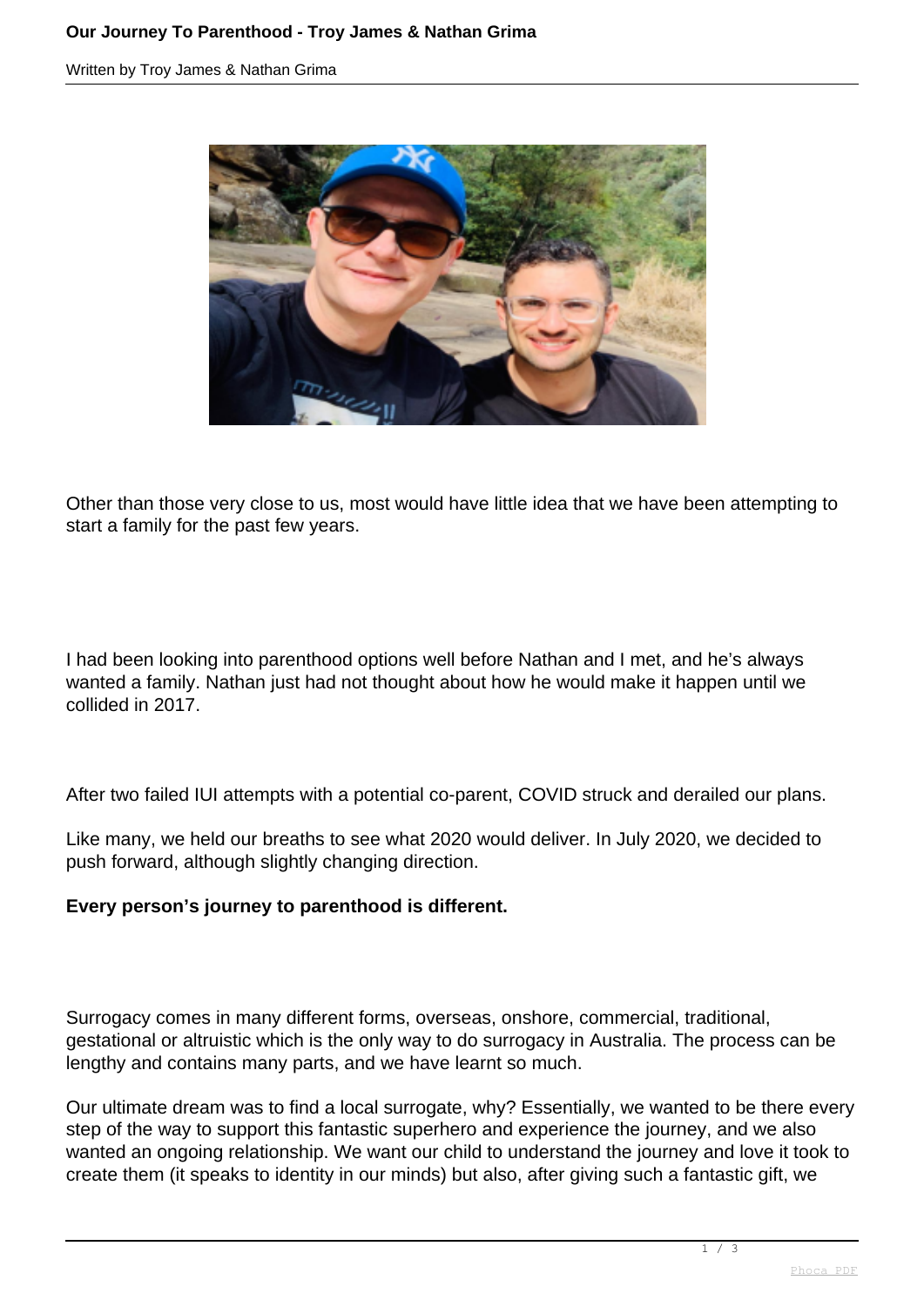Written by Troy James & Nathan Grima

hoped that they would become part of our future family. It takes a village to raise a child.

We reached out and joined a fantastic organisation called **[SASS \(Surrogacy Australia](https://www.surrogacyaustralia.org/register/) [Support Service\)](https://www.surrogacyaustralia.org/register/)** [w](https://www.surrogacyaustralia.org/register/)ho provides lots of information, support, wisdom and helps with introductions, the universe had another plan!

Before we had a chance to be introduced to any surrogates formally and hopefully match (many can wait years on the list), we received the most incredible, unexpected offer from a fantastic dear friend/couple (Amy and Gareth).

Amy and Nathan went to school together and have known each other for over 15 years, and she offered to be our tummy mummy, a gift we will forever be thankful for.

While we still have many steps to complete, the next major piece to our puzzle is finding an egg donor, yes, they can be sourced through anonymous donor programs or the international egg bank (yes, there is such a thing) however, we are hoping to find a local donor for the same reasons as above, remaining in contact is particularly important to us, can you have too many special aunts?

```
We're hoping to complete our first transfer towards the end of this
year - 2021.
```
A little like blood banks, we simply do not donate enough eggs to meet the demand of families across the country trying to conceive via this fertility option. Many families have current or past health issues like cancer that prevent them from using their own eggs or carrying a baby.